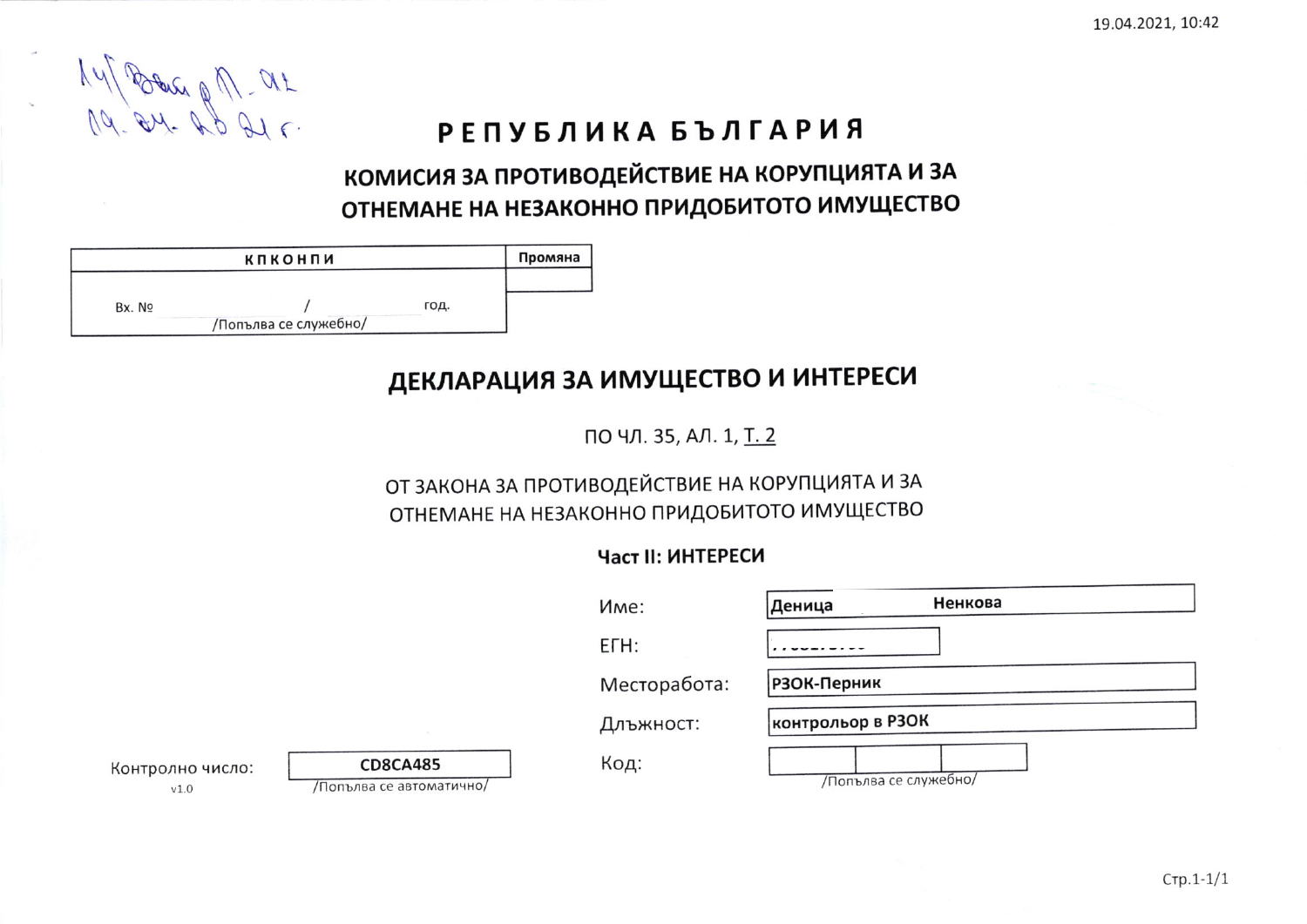| \ декларатора:<br>име<br>` Hâ<br>фамилно/<br>/собствено<br>башино. | Ненкова<br>1еница | $- -$<br><u>.</u><br>------- |
|--------------------------------------------------------------------|-------------------|------------------------------|
|--------------------------------------------------------------------|-------------------|------------------------------|

VII. Участие в търговски дружества, в органи на управление или контрол на търговски дружества, на юридически лица с нестопанска цел или на кооперации, както и извършване на дейност като едноличен търговец към датата на избирането или назначаването и 12 месеца преди датата на избирането или назначаването

1. Към датата на избирането или назначаването на длъжност:

| 1.1. Имам участие в следните търговски дружества: | Нямам нищо за деклариране. |  | Таблица № 15 |
|---------------------------------------------------|----------------------------|--|--------------|
|                                                   |                            |  |              |
| Дружество                                         | Размер на дяловото участие |  |              |
|                                                   |                            |  |              |
|                                                   |                            |  |              |

#### 1.2. Съм управител или член на орган на управление или контрол на търговски дружества,

| на юридически лица с нестопанска цел или на кооперации: | Нямам нищо за деклариране. |         | Таблица № 16 |
|---------------------------------------------------------|----------------------------|---------|--------------|
|                                                         |                            |         |              |
| Дружество                                               |                            | Участие |              |
|                                                         |                            |         |              |
|                                                         |                            |         |              |

| 1.3. Развивам дейност като едноличен търговец: | Нямам нищо за деклариране. | Таблица № 17 |
|------------------------------------------------|----------------------------|--------------|
|                                                |                            |              |
| MINDOLPOLAHAN HALL                             | Предметни дейност          |              |
|                                                |                            |              |
|                                                |                            |              |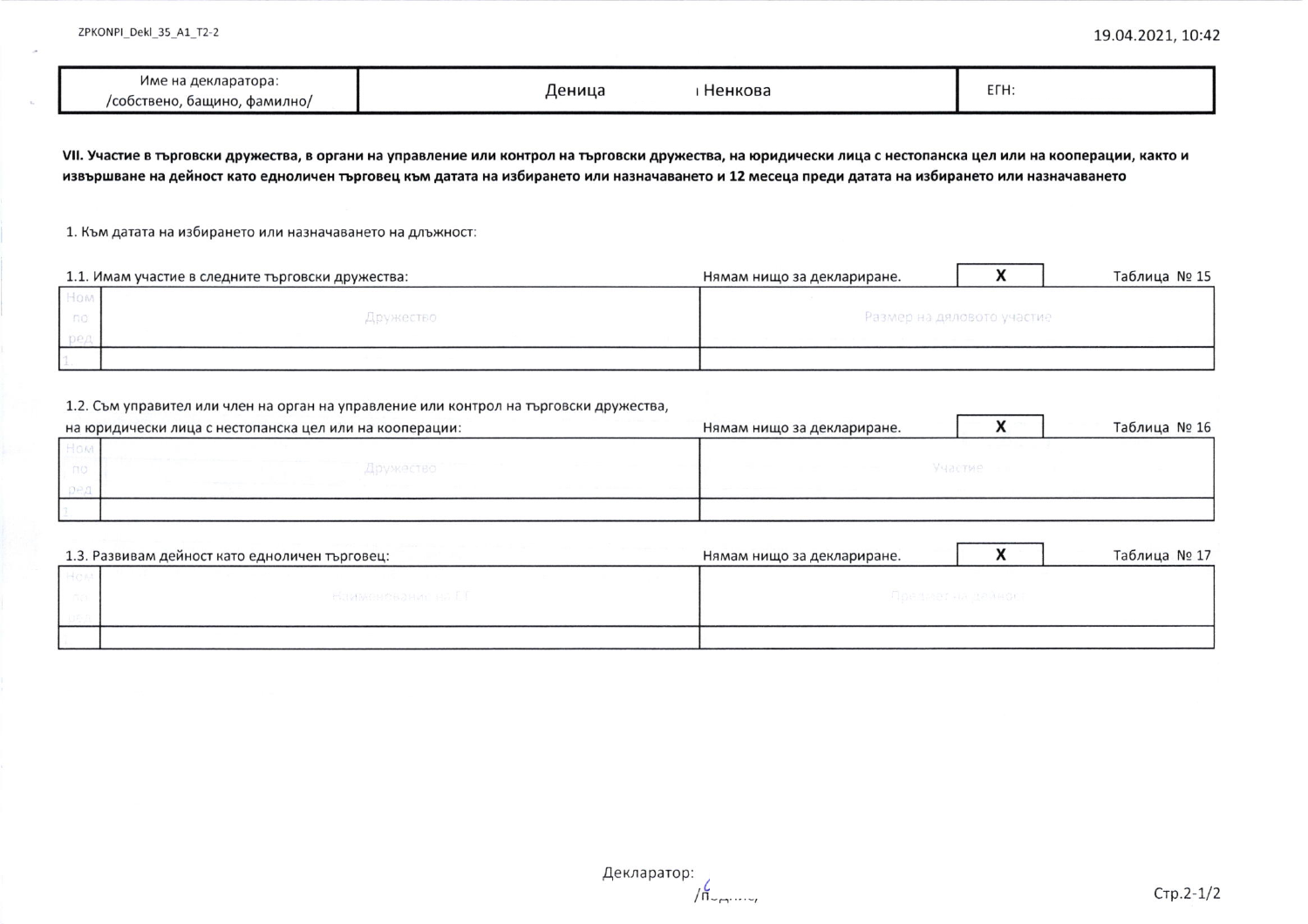| Име на декларатора:          | Ненкова<br>⊥еница | EFH: |
|------------------------------|-------------------|------|
| /собствено, бащино, фамилно/ |                   |      |

2. Дванадесет месеца преди датата на избирането или назначаването ми на длъжност:

| 2.1. Имам участие в следните търговски дружества: | Нямам нищо за деклариране. |  | Таблица № 18 |
|---------------------------------------------------|----------------------------|--|--------------|
|                                                   |                            |  |              |
|                                                   | 그냥 사용하게 아이가 아니 아이들이 어려워요.  |  |              |
|                                                   |                            |  |              |
|                                                   |                            |  |              |

### 2.2. Съм управител или член на орган на управление или контрол на търговски дружества,

| L, L, U<br>на юридически лица с нестопанска цел или на кооперации: | Нямам нищо за деклариране. |                 | Таблица № 19 |
|--------------------------------------------------------------------|----------------------------|-----------------|--------------|
|                                                                    |                            |                 |              |
| Дружество                                                          |                            | <b>VARE ERR</b> |              |
|                                                                    |                            |                 |              |
|                                                                    |                            |                 |              |

| 2.3 Развивам дейност като едноличен търговец: | Нямам нищо за деклариране. |                    | Таблица № 20 |  |  |
|-----------------------------------------------|----------------------------|--------------------|--------------|--|--|
| Наименование на Ет                            |                            | Предмет на дейност |              |  |  |
|                                               |                            |                    |              |  |  |